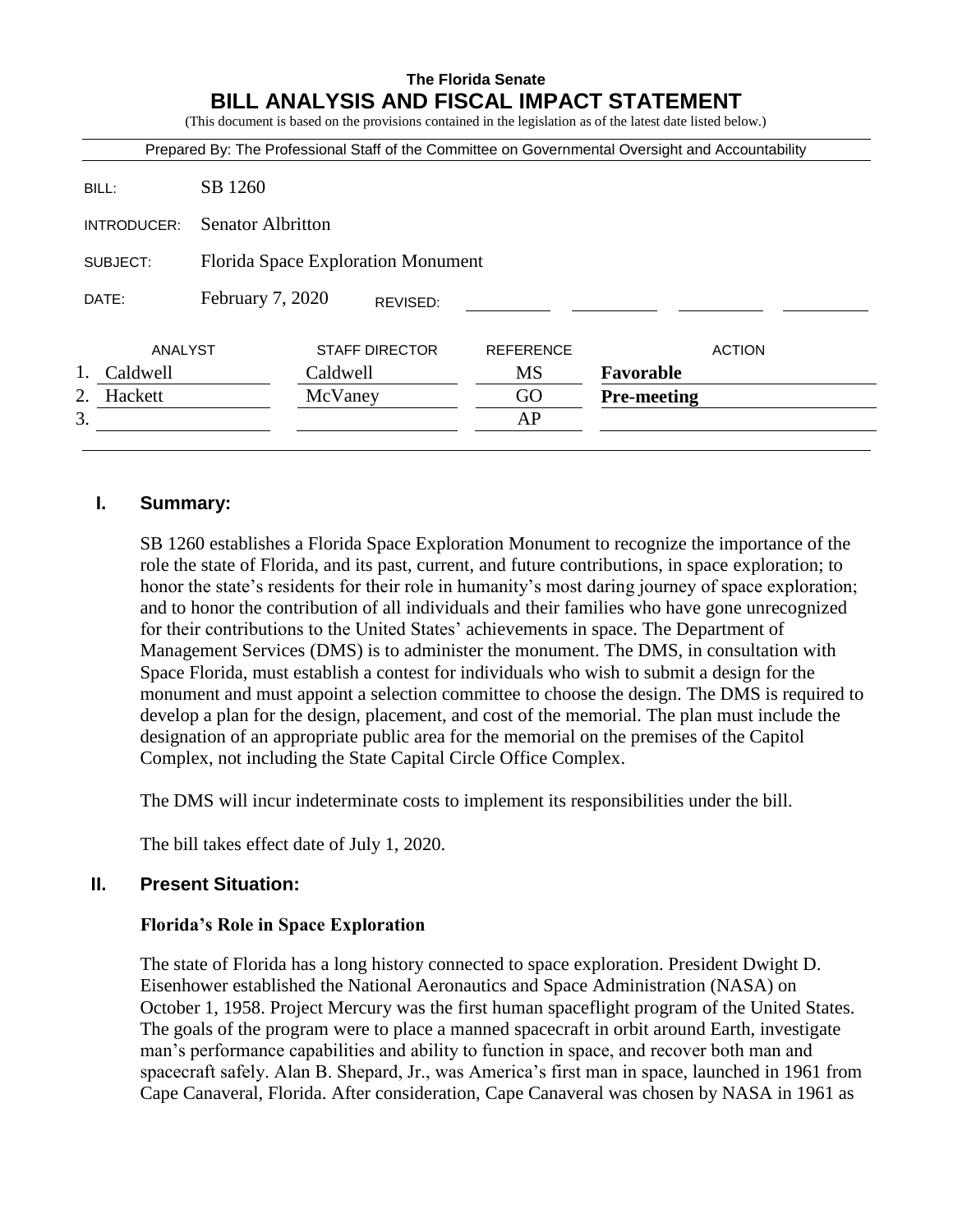the space launch center for the Apollo program which was tasked with putting a human on the moon. On July 20, 1969, Apollo 11, commanded by Neil Armstrong, along with Lunar Module Plot Edwin "Buzz" Aldrin, Jr., landed on the moon, while Command Module Pilot Michael Collins orbited above in the command ship, *Columbia*. 1

Between the first launch on April 12, 1981, and the final landing on July 21, 2011, NASA's space shuttle fleet, Columbia, Challenger, Discovery, Atlantis and Endeavour, flew 135 missions and helped construct the International Space Station. From the launch of the first space shuttle, NASA continued to set high marks of achievement and endurance through 30 years of missions. Starting with Columbia and continuing with Challenger, Discovery, Atlantis, and Endeavour, the spacecraft has carried people into orbit repeatedly, launched, recovered and repaired satellites, conducted cutting-edge research and built the largest structure in space, the International Space Station. The final space shuttle mission, STS-135, ended July 21, 2011, when Atlantis rolled to a stop at its home port, NASA's Kennedy Space Center.<sup>2</sup>

While NASA will be working towards returning astronauts to the Moon, continuing the exploration of Mars, and developing new technology to make supersonic aircraft fly more quietly,<sup>3</sup> private sector entrepreneurs are looking for opportunities in space.<sup>4</sup>

#### **Space Florida**

Space Florida was created under the Space Florida  $Act^5$  as an independent special district, a body politic and corporate and subdivision of state government in 2006 by the Governor and Legislature.<sup>6</sup> Space Florida is directed to promote aerospace business development by facilitating business financing, spaceport operations, research and development, workforce development, and innovative education programs.<sup>7</sup> Space Florida is governed by a 13 member independent board of directors, consisting of appointed members of the board of Enterprise Florida, Inc., by the Governor, the President of the Senate, and the Speaker of the House of Representatives, and the Governor, who shall serve ex officio, or appoint a designee to serve, as the chair and voting member.<sup>8</sup> The mission statement of Space Florida is "[t]o drive Florida economic development across the global aerospace enterprise."<sup>9</sup>

 $\overline{a}$ 

<sup>&</sup>lt;sup>1</sup> NASA and the Space Program Change Florida, Florida Memory, State library and Archives of Florida. Available at [https://www.floridamemory.com/onlineclassroom/nasa/photos/#](https://www.floridamemory.com/onlineclassroom/nasa/photos/) (Last visited Jan. 10, 2020).

<sup>&</sup>lt;sup>2</sup> NASA Overview, *Space Shuttle Era*, Available a[t https://www.nasa.gov/mission\\_pages/shuttle/flyout/index.html,](https://www.nasa.gov/mission_pages/shuttle/flyout/index.html) (Last visited Jan. 13, 2020).

<sup>&</sup>lt;sup>3</sup> *What's Next for NASA*; Available at [https://www.nasa.gov/about/whats\\_next.html,](https://www.nasa.gov/about/whats_next.html) (Last visited Jan. 13, 2020). <sup>4</sup> *See 10 Major Players in the Private Sector Space Race*, by Nicholas Gerbis; Available at

[https://science.howstuffworks.com/10-major-players-in-private-sector-space-race.htm,](https://science.howstuffworks.com/10-major-players-in-private-sector-space-race.htm) (Last visited Jan. 13. 2020). <sup>5</sup> Ch. 2006-60, L.O.F.; *See* ch. 331, F.S

<sup>6</sup> Section 331.302, F.S.

<sup>7</sup> Section 331.302, F.S.

<sup>8</sup> Section 331.3081, F.S.

<sup>9</sup> *About Space Florida*, [https://www.spaceflorida.gov/about/\(last](https://www.spaceflorida.gov/about/(last) visited Feb. 4, 2020).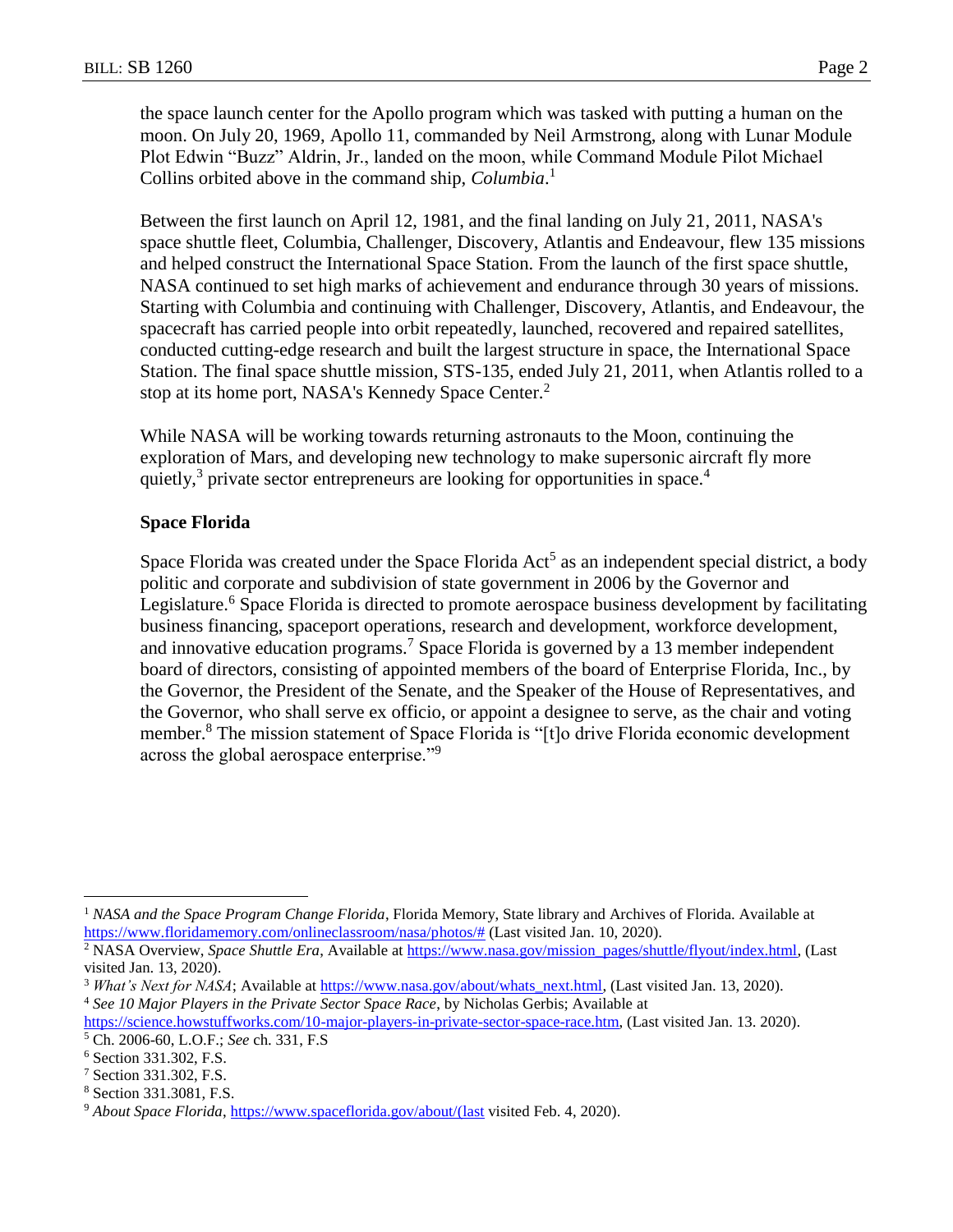## **Managing Agency for the Capitol Center**

Section 272.03(1), F.S., provides that the Capitol Center<sup>10</sup> is under the general control and supervision of  $DMS<sub>11</sub><sup>11</sup>$  which includes the management and maintenance of both the grounds and buildings.<sup>12</sup> Additionally, DMS has the authority to provide for the establishment of parks, walkways, and parkways on the grounds of the Capitol Center.<sup>13</sup> This responsibility has historically included assistance in establishing and maintaining public memorials throughout the Capitol Center, including project management oversight of the design and construction of memorials.<sup>14</sup> After an entity is assigned a designated space within the Capitol Center for an exhibit, the entity is the manager of the exhibit's content and display, in consultation with  $DMS<sup>15</sup>$ 

## **Capitol Complex Monuments**

The construction and placement of a monument on the premises of the Capitol Complex<sup>16</sup> is prohibited unless authorized by general law and unless the design and placement of the monument is approved by the DMS after considering the recommendations of the Florida Historical Commission.<sup>17</sup> Additionally, the DMS must coordinate with the Division of Historical Resources of the Department of State regarding a monument's design and placement.<sup>18</sup> The DMS, in consultation with the Florida Historical Commission, is required to set aside an area of the Capitol Complex to be dedicated as a memorial garden for the placement of authorized monuments. Monuments constructed on or after July 1, 2014, are required to be placed in the memorial garden.<sup>19</sup> Among the statutorily authorized Capitol Complex memorials are:

- The Florida Veterans' Walk of Honor; $^{20}$
- The Florida Veterans' Memorial Garden;<sup>21</sup>
- The Florida Holocaust Memorial; $^{22}$

<sup>17</sup> Section 265.111(2), F.S.

 $\overline{a}$ <sup>10</sup> Section 272.12, F.S., describes the Tallahassee area bounded by South Martin Luther King, Jr. Boulevard, College Avenue, Franklin Boulevard, East Jefferson Street, and the Seaboard Coastline Railroad right-of-way as the Capitol Center.

<sup>&</sup>lt;sup>11</sup> Section 272.03, F.S.

<sup>&</sup>lt;sup>12</sup> Section 272.09, F.S.

<sup>&</sup>lt;sup>13</sup> Section 272.07, F.S.

<sup>&</sup>lt;sup>14</sup> The Florida Senate Bill Analysis and Fiscal Impact Statement (Apr. 10, 2014), Available at <http://www.flsenate.gov/Session/Bill/2014/608/Analyses/2014s0608.rc.PDF> (last visited Jan. 17, 2020).

<sup>15</sup> *Id*.

<sup>&</sup>lt;sup>16</sup> Section 281.01, F.S. The term "Capitol Complex" includes that portion of Tallahassee, Leon County, Florida, commonly referred to as the Capitol, the Historic Capitol, the Senate Office Building, the House Office Building, the Knott Building, the Pepper Building, the Holland Building, and the curtilage of each, including the state-owned lands and public streets adjacent thereto within an area bounded by and including Monroe Street, Jefferson Street, Duval Street, and Gaines Street. The term shall also include the State Capital Circle Office Complex located in Leon County, Florida.

<sup>18</sup> *Id*.

<sup>&</sup>lt;sup>19</sup> Section 265.111(1), F.S., defines the term "monument" to mean a permanent structure such as a marker, statue, sculpture, plaque, or other artifice, including living plant material, placed in remembrance or recognition of significant person or event in Florida history. The term does not include any "Official Florida Historical Marker" as defined in s. 267.021, F.S. <sup>20</sup> Section 265.0031, F.S.

 $^{21}$  *Id.* 

<sup>22</sup> Section 265.005, F.S.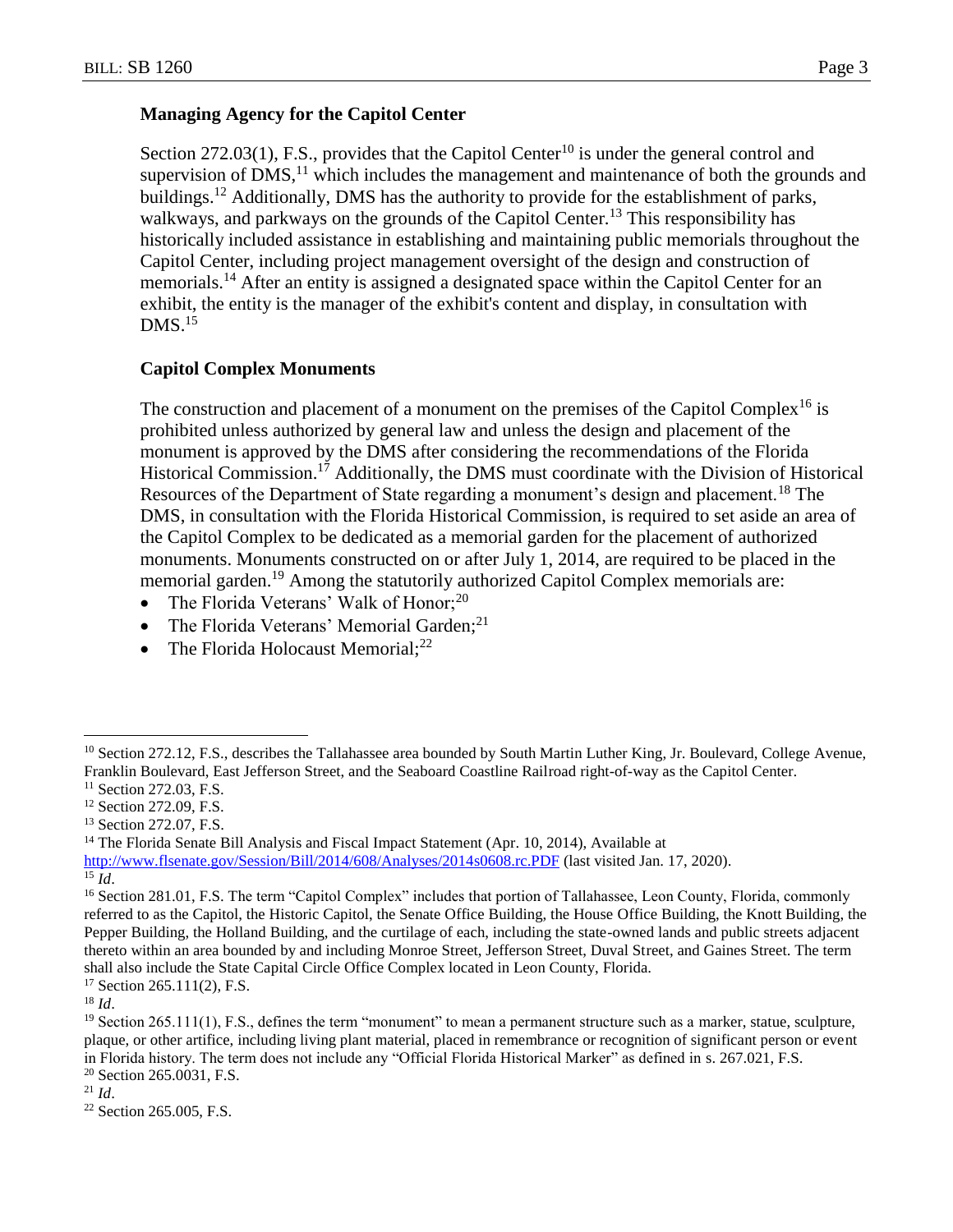- The Florida Slavery Memorial;<sup>23</sup> and
- The POW-MIA Chair of Honor Memorial.<sup>24</sup>

### **Division of Historical Resources**

The Division of Historical Resources, within the Department of State, is charged with encouraging identification, evaluation, protection, preservation, collection, conservation, and interpretation of information about Florida's historic sites and properties or objects related to Florida's history and culture.<sup>25</sup> Their efforts include cooperating with, advising and assisting federal and state agencies in pursuit of historic preservation.<sup>26</sup>

### **Florida Historical Commission**

The Florida Historical Commission (commission) was established in 2001 to enhance public participation and involvement in the preservation and protection of the state's historic and archaeological sites and properties.<sup>27</sup> The commission is part of the Department of State and is tasked with advising and assisting the Division of Historical Resources in carrying out its programs, duties, and responsibilities.<sup>28</sup>

The commission is required to provide assistance, advice, and recommendations to the Division of Historical Resources in a variety of areas. One of those areas involves providing recommendations to the DMS on the design and placement of monuments authorized by general law to be placed on the premises of the Capitol Complex pursuant to s. 265.111, F.S.<sup>29</sup>

### **III. Effect of Proposed Changes:**

The bill creates a Florida Space Exploration Monument to be administered by the DMS. In consultation with Space Florida, the DMS must create a contest for individuals who wish to submit a design for the monument. The DMS and Space Florida must appoint a selection committee to select the design of the monument.

The DMS must develop a plan for the design, placement, and cost of the monument. The plan must include the designation of an appropriate public area for the monument on the premises of the Capitol Complex, but does not include the State Capital Circle Office Complex. The DMS must consider the recommendations of the Florida Historical Commission.<sup>30</sup> The plan must also include the dates for the design contest and the timeframe for the selection committee to review and select a design. The plan must be submitted to the Governor, the President of the Senate, and the Speaker of the House of Representatives by March 9, 2021.

The bill takes effect July 1, 2020.

 $\overline{a}$ 

<sup>26</sup> Section 267.031, F.S.

<sup>&</sup>lt;sup>23</sup> Section 265.006, F.S.

<sup>24</sup> Section 265.00301, F.S.

<sup>&</sup>lt;sup>25</sup> Section 20.1(2)(b), F.S.

<sup>27</sup> Chapter 2001-199, L.O.F.

<sup>28</sup> Section 267.0612, F.S.

<sup>29</sup> Section 267.0612(9), F.S.

<sup>30</sup> As required pursuant to ss. 265.111 and 267.0612(9), F.S.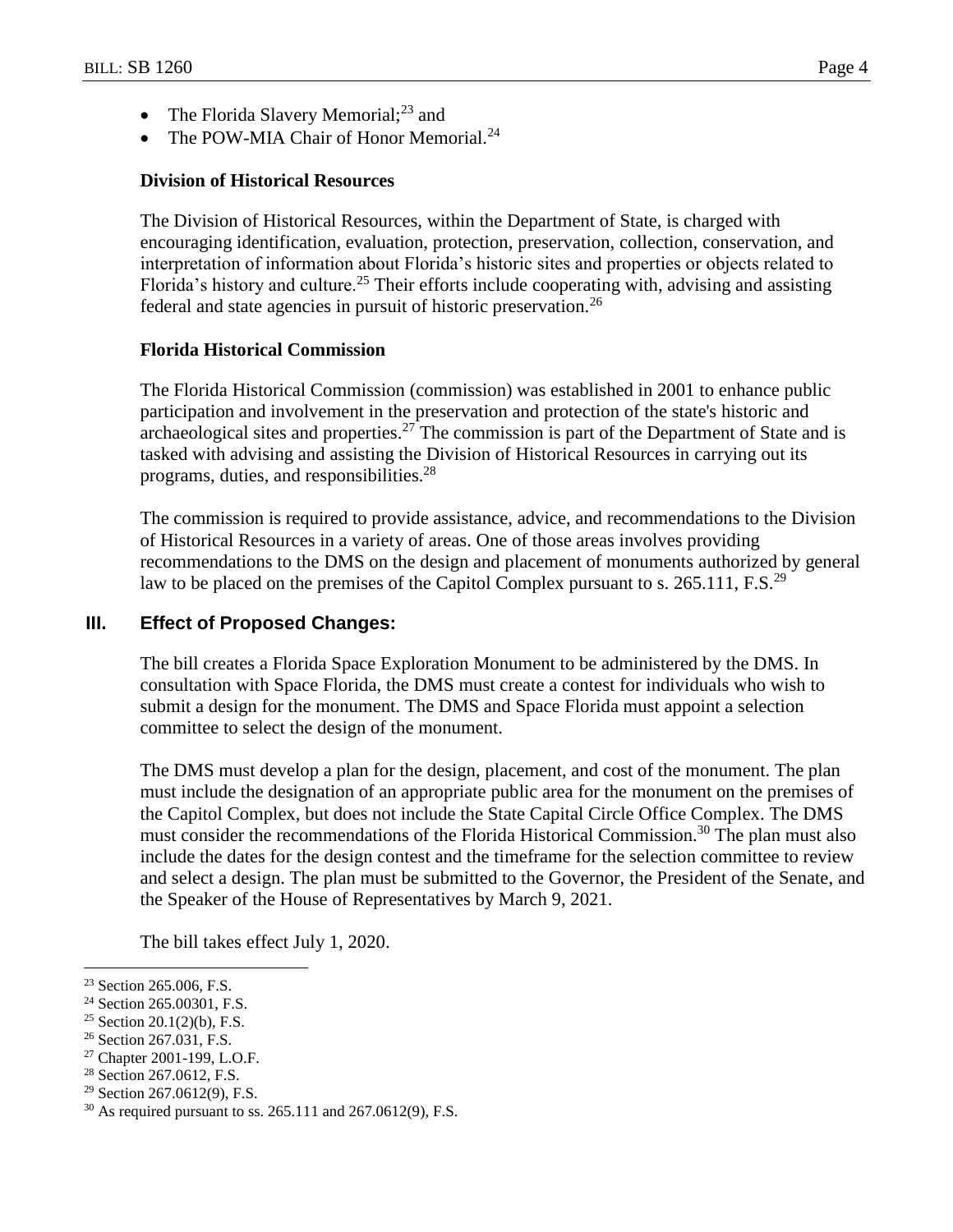### **IV. Constitutional Issues:**

A. Municipality/County Mandates Restrictions:

Not applicable. The bill does not appear to require cities and counties to expend funds or limit their authority to raise revenue or receive state-shared revenues as specified by section 18 of Article VII of the State Constitution.

B. Public Records/Open Meetings Issues:

None.

C. Trust Funds Restrictions:

None.

D. State Tax or Fee Increases:

None.

E. Other Constitutional Issues:

None identified.

### **V. Fiscal Impact Statement:**

A. Tax/Fee Issues:

None.

B. Private Sector Impact:

None.

## C. Government Sector Impact:

Under the bill, the cost to construct the memorial is indeterminate, as the design for the monument has not been completed. The DMS is required to provide cost information in the plan that is to be submitted to the Governor, the President of the Senate, and the Speaker of the House of Representatives by March 9, 2021.

# **VI. Technical Deficiencies:**

None.

## **VII. Related Issues:**

None.